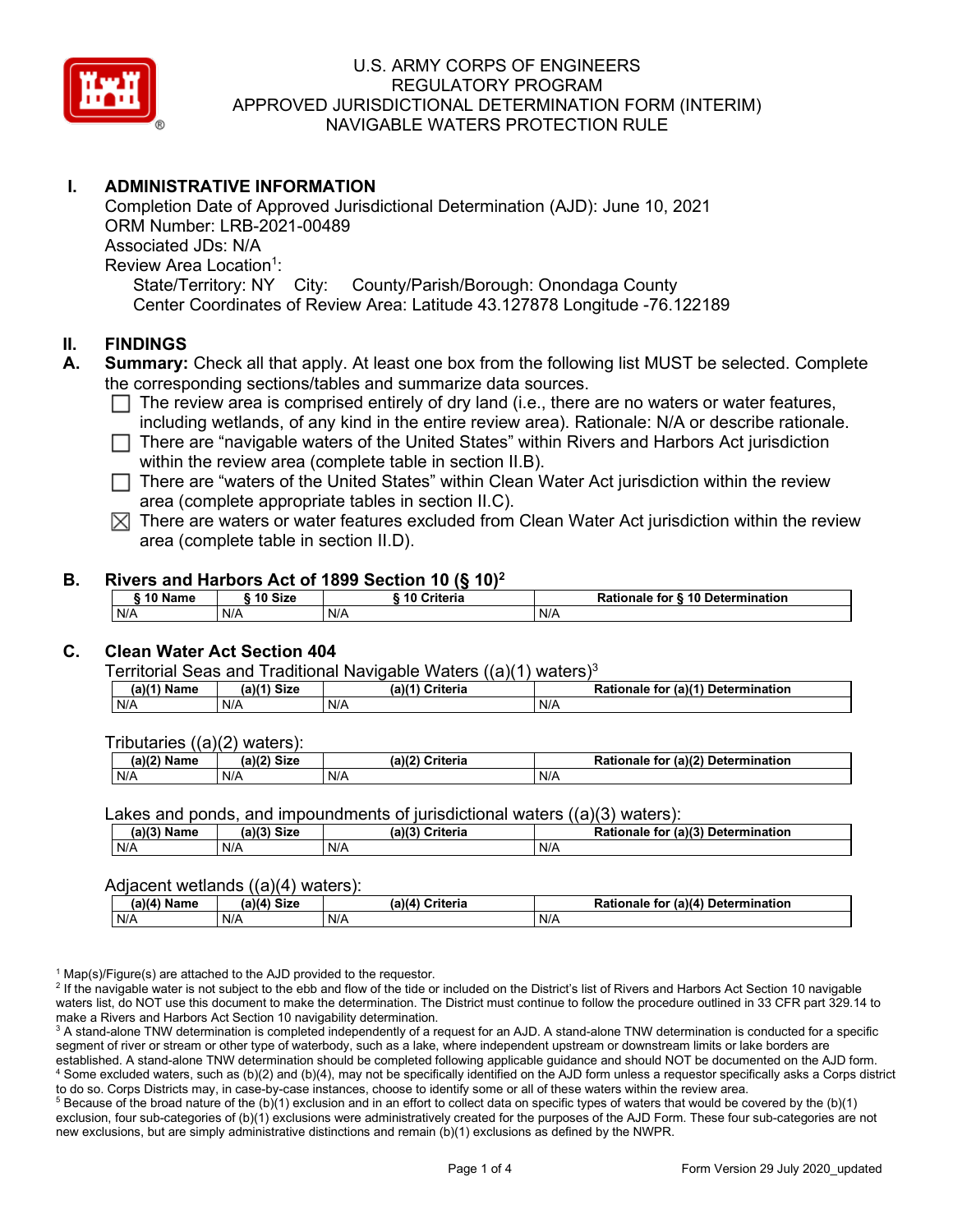

# **D. Excluded Waters or Features**

Excluded waters  $((b)(1) - (b)(12))^4$ :

| <b>Exclusion Name</b> | <b>Exclusion Size</b> | Exclusion <sup>5</sup>      | <b>Rationale for Exclusion Determination</b>                                                                                                                                                                                                                                                                                                                                                                                                                                                                                                                                                                                                                                                                                                                                                                                                                                                                                                                                                                                            |
|-----------------------|-----------------------|-----------------------------|-----------------------------------------------------------------------------------------------------------------------------------------------------------------------------------------------------------------------------------------------------------------------------------------------------------------------------------------------------------------------------------------------------------------------------------------------------------------------------------------------------------------------------------------------------------------------------------------------------------------------------------------------------------------------------------------------------------------------------------------------------------------------------------------------------------------------------------------------------------------------------------------------------------------------------------------------------------------------------------------------------------------------------------------|
| Wetland B             | $0.49$ acres          | (b)(1) Non-adjacent wetland | Wetland B is 0.49 acres on site and is part of a larger                                                                                                                                                                                                                                                                                                                                                                                                                                                                                                                                                                                                                                                                                                                                                                                                                                                                                                                                                                                 |
|                       |                       |                             | wetland that continues off-site. The wetland appears to<br>abut a stream that starts just off site and flows to a ditch<br>that runs along Interstate-81. At the time of the site<br>inspection, the stream was not flowing, and portions<br>had areas of inundation. Based upon the APT data<br>noted below, this was during a wet season, but during a<br>time of mild drought.                                                                                                                                                                                                                                                                                                                                                                                                                                                                                                                                                                                                                                                       |
|                       |                       |                             | Based upon the lack of any streams mapped within or<br>near the project area on any historical resource (aerial<br>photos, historic USGS maps, historic soils survey), it<br>has been concluded that the stream that starts just off<br>of the project site was likely a constructed ditch. If the<br>ditch was not constructed within an adjacent wetland at<br>the time, the ditch would not be jurisdictional. Based<br>upon a review of in-house resources and historic data,<br>it does not appear that this wetland abutted an $a(1)-a(3)$<br>water, and therefore the ditch, even if intermittent, is not<br>jurisdictional. The soils have a hydric rating of 7 and is<br>largely surrounded by non-hydric soils.<br>Based on the above information, the wetland does not<br>abut an $(a)(1)$ through $(a)(3)$ water, nor is the wetland<br>inundated by flooding by an $(a)(1)$ through $a(3)$ water in<br>a typical year, is not separated from an (a)(1) through<br>$(a)(3)$ water via a natural berm or barrier, and is not |
|                       |                       |                             | separated from an $a(1) - a(3)$ water via an artificial<br>structure/feature which allows water exchange at least<br>once in a typical year.                                                                                                                                                                                                                                                                                                                                                                                                                                                                                                                                                                                                                                                                                                                                                                                                                                                                                            |
| <b>Wetland A</b>      | $0.017$ acres         | (b)(1) Non-adjacent wetland | Wetland A is a small wetland that receives hydrology<br>from both wetland B, via culvert pipe connecting the<br>two, as well as from the large ditch that runs along<br>Interstate I-81.                                                                                                                                                                                                                                                                                                                                                                                                                                                                                                                                                                                                                                                                                                                                                                                                                                                |
|                       |                       |                             | Based on the assessment of Wetland B, Wetland A<br>also does not abut an (a)(1)through (a)(3) water, nor is<br>the wetland inundated by flooding by an (a)(1) through<br>a(3) water in a typical year, is not separated from an<br>(a)(1) through (a)(3) water via a natural berm or barrier,<br>and is not separated from an $a(1) - a(3)$ water via an<br>artificial structure/feature which allows water exchange<br>at least once in a typical year.                                                                                                                                                                                                                                                                                                                                                                                                                                                                                                                                                                                |

# **III. SUPPORTING INFORMATION**

 $1$  Map(s)/Figure(s) are attached to the AJD provided to the requestor.

<sup>2</sup> If the navigable water is not subject to the ebb and flow of the tide or included on the District's list of Rivers and Harbors Act Section 10 navigable waters list, do NOT use this document to make the determination. The District must continue to follow the procedure outlined in 33 CFR part 329.14 to make a Rivers and Harbors Act Section 10 navigability determination.

<sup>3</sup> A stand-alone TNW determination is completed independently of a request for an AJD. A stand-alone TNW determination is conducted for a specific segment of river or stream or other type of waterbody, such as a lake, where independent upstream or downstream limits or lake borders are established. A stand-alone TNW determination should be completed following applicable guidance and should NOT be documented on the AJD form. <sup>4</sup> Some excluded waters, such as (b)(2) and (b)(4), may not be specifically identified on the AJD form unless a requestor specifically asks a Corps district to do so. Corps Districts may, in case-by-case instances, choose to identify some or all of these waters within the review area.

<sup>5</sup> Because of the broad nature of the (b)(1) exclusion and in an effort to collect data on specific types of waters that would be covered by the (b)(1) exclusion, four sub-categories of (b)(1) exclusions were administratively created for the purposes of the AJD Form. These four sub-categories are not new exclusions, but are simply administrative distinctions and remain (b)(1) exclusions as defined by the NWPR.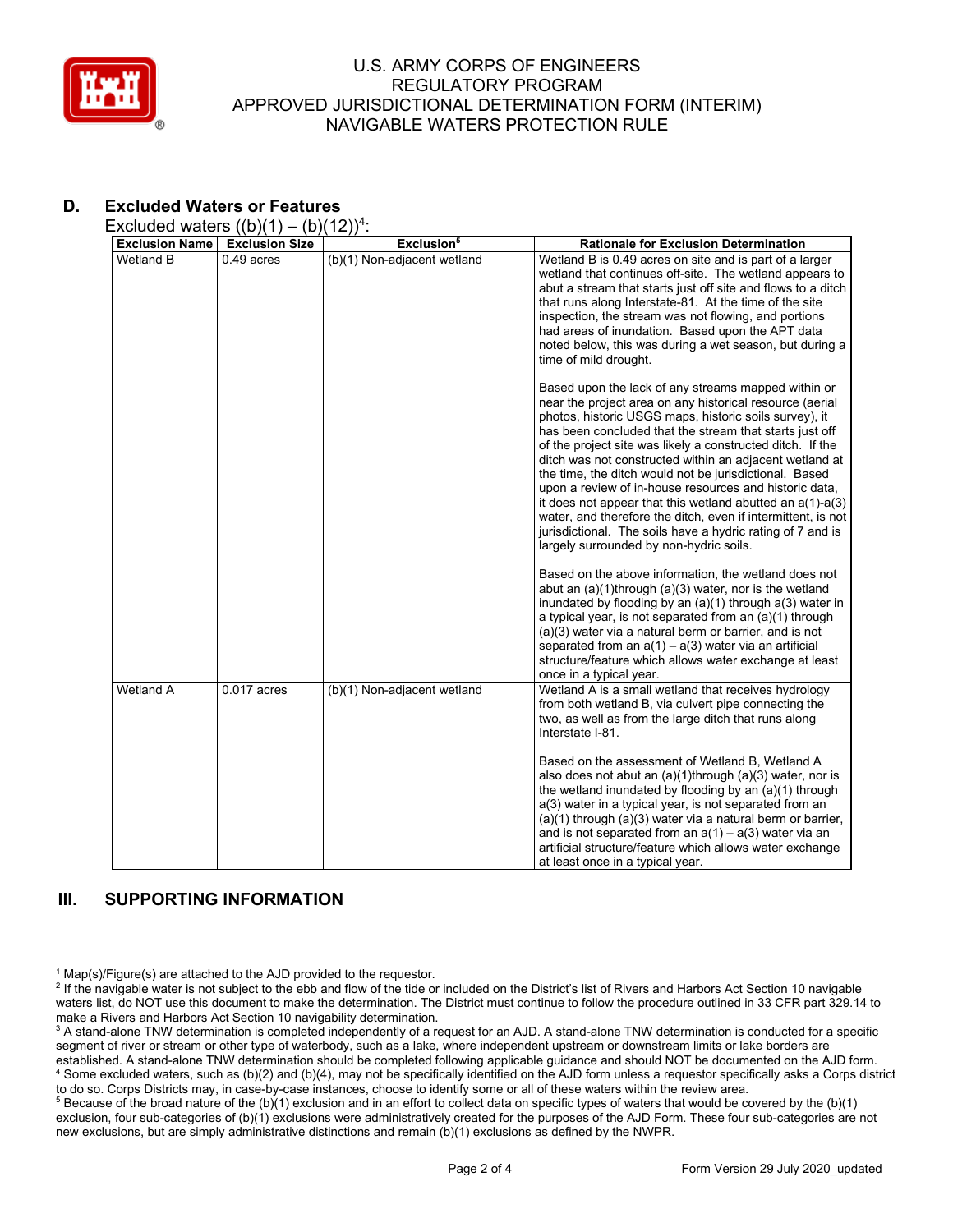

- **A. Select/enter all resources** that were used to aid in this determination and attach data/maps to this document and/or references/citations in the administrative record, as appropriate.
	- **\_x\_** Information submitted by, or on behalf of, the applicant/consultant: *Wetland Assessment Memorandum Dated April 6, 2021, by Barton and Loguidice* This information *is* sufficient for purposes of this AJD. Rationale: *N/A*

**\_\_\_** Data sheets prepared by the Corps: *Title(s) and/or date(s).*

- **\_x\_** Photographs: *On-site photos contained in Wetland Assessment; Google Earth Pro, multiple years, 4/13/2017, 3/31/2006, 4/1/2003, 3/26/1995*
- **\_x\_** Corps Site visit(s) conducted on: *March 26, 2021*
- **\_\_\_** Previous Jurisdictional Determinations (AJDs or PJDs): *ORM Number(s) and date(s).* **\_\_\_** Antecedent Precipitation Tool: *provide detailed discussion in Section III.B.*
- **\_x\_** USDA NRCS Soil Survey: *Web soil survey, accessed 4/26/2021; site is all mapped as Niagara silt loam, with a hydric rating of 7, and is surrounded primarily with non-hydric soisl.*
- **\_x\_** USFWS NWI maps: *Cicero Quad, 1:24K*
- **\_x\_** USGS topographic maps: *1978 Brewerton and Cicero Quads, 1:24K; historic topographical maps, including 1895 and 1945*

| Data Source (select)       | Name and/or date and other relevant information                                                                                                                                                                                                                                                                                                                                                                                                                                                                                                                                                                                                                                                                                                                         |
|----------------------------|-------------------------------------------------------------------------------------------------------------------------------------------------------------------------------------------------------------------------------------------------------------------------------------------------------------------------------------------------------------------------------------------------------------------------------------------------------------------------------------------------------------------------------------------------------------------------------------------------------------------------------------------------------------------------------------------------------------------------------------------------------------------------|
| <b>USGS Sources</b>        | National Hydrographic Dataset – no streams mapped within the forested complex                                                                                                                                                                                                                                                                                                                                                                                                                                                                                                                                                                                                                                                                                           |
| <b>USDA Sources</b>        | Onondaga County Soils Survey, Sheet No. 17 (1966) (hard copy): no streams mapped within the<br>forested complex                                                                                                                                                                                                                                                                                                                                                                                                                                                                                                                                                                                                                                                         |
| <b>NOAA Sources</b>        | N/A.                                                                                                                                                                                                                                                                                                                                                                                                                                                                                                                                                                                                                                                                                                                                                                    |
| <b>USACE Sources</b>       | N/A.                                                                                                                                                                                                                                                                                                                                                                                                                                                                                                                                                                                                                                                                                                                                                                    |
| State/Local/Tribal Sources | NYS Department of Environmental Conservation (NYSDEC) Environmental Resource Mapper -<br>mapped as part of BRE-27. However, NYSDEC issued a permit for the work and identified it as<br>upland adjacent area. Wetland BRE-27 is mapped as a confined wetland, with no streams flowing in,<br>within or out of the wetland.                                                                                                                                                                                                                                                                                                                                                                                                                                              |
| <b>Other Sources</b>       | NYS Department of Transportation (NYSDOT): The Corps also reached out to NYSDOT to see if<br>there was any additional information on flow paths of the large Phragmites dominated ditch along<br>Interstate 81 where the wetlands abut. Based upon a compilation of plan sheets from the original<br>construction of I-81, the water within this area is contained within the DOT ROW and flows south<br>along the western site and then into the interchange next to Taft Road but not near a mapped<br>stream. NYSDOT suggested that water MAY enter the I-81 ditch system from the back of the project<br>site but the water would have to be pretty high in order to do so. Although it was raining on the day<br>of the DOT inspection, the water was not flowing. |

### **Other data sources used to aid in this determination:**

B. **Typical year assessment(s):** The APT pulls precipitation data from NOAA's Daily Global Historical Climatology Network. The APT evaluates normal precipitation conditions based on the three 30-day periods preceding the observation date. For each period, a weighted condition value is assigned by determining whether the 30-day precipitation total falls within, above, or below the 70<sup>th</sup> and 30<sup>th</sup> percentiles for totals from the same date range over the preceding 30 years. The APT then makes a

 $1$  Map(s)/Figure(s) are attached to the AJD provided to the requestor.

<sup>&</sup>lt;sup>2</sup> If the navigable water is not subject to the ebb and flow of the tide or included on the District's list of Rivers and Harbors Act Section 10 navigable waters list, do NOT use this document to make the determination. The District must continue to follow the procedure outlined in 33 CFR part 329.14 to make a Rivers and Harbors Act Section 10 navigability determination.

<sup>&</sup>lt;sup>3</sup> A stand-alone TNW determination is completed independently of a request for an AJD. A stand-alone TNW determination is conducted for a specific segment of river or stream or other type of waterbody, such as a lake, where independent upstream or downstream limits or lake borders are established. A stand-alone TNW determination should be completed following applicable guidance and should NOT be documented on the AJD form. <sup>4</sup> Some excluded waters, such as (b)(2) and (b)(4), may not be specifically identified on the AJD form unless a requestor specifically asks a Corps district to do so. Corps Districts may, in case-by-case instances, choose to identify some or all of these waters within the review area.

 $5$  Because of the broad nature of the (b)(1) exclusion and in an effort to collect data on specific types of waters that would be covered by the (b)(1) exclusion, four sub-categories of (b)(1) exclusions were administratively created for the purposes of the AJD Form. These four sub-categories are not new exclusions, but are simply administrative distinctions and remain (b)(1) exclusions as defined by the NWPR.